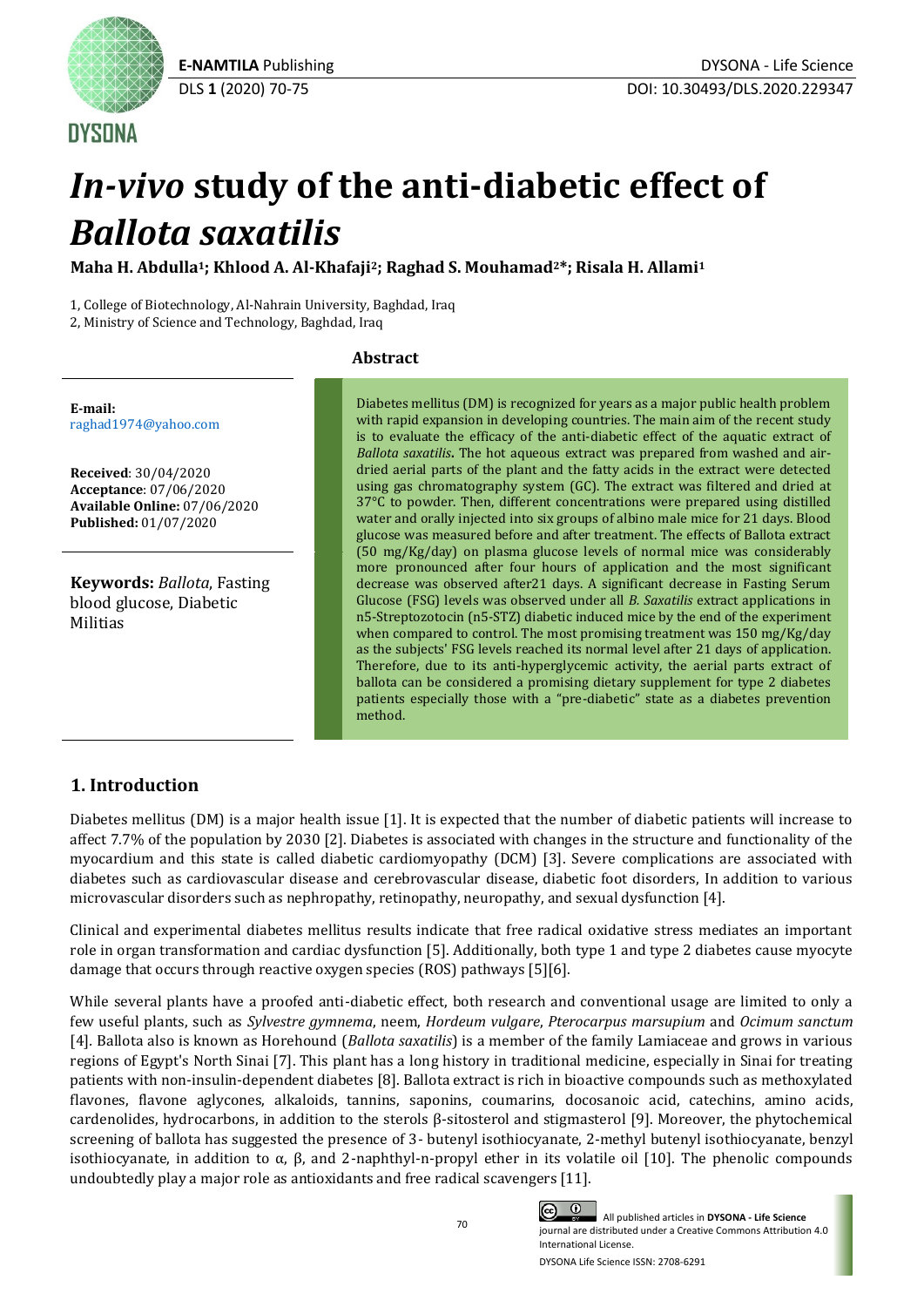Therefore, the aim of this work is objected to investigate the probable hypoglycemic properties of ballota on diabetes mellitus in relation to its antioxidant effect in n5-Streptozotocin (n5-STZ)-induced diabetic mice.

## **2. Material and Methods**

### **2.1. Plant material**

The aerial part (stem) of Ballota was obtained from Jordan. Plant parts were washed thoroughly with distilled water to remove dirt and soil; then, they were air-dried for 72 hours at  $25\pm2$  °C.

### **2.2. Extract preparation**

The aqueous extract was prepared by boiling 50g of ballota (stem)with 300 ml of distilled water for 5 minutes. After being cooled to room temperature, the mixture was placed in a shaker at room temperature for 24 h. The mixture was then filtered twice, first through a Whatman No. 0.4 filter paper and then through cotton wool. The aqueous extract was then poured in shallow layers in evaporating dishes and then incubated for 2-4 days at 37°C to obtain a powder extract of the plant. The powder extract was then diluted with distilled water to make different concentrations [12].

### **2.3. Gas chromatography-mass spectrometry (GC-MS) analysis**

The fatty acids were detected in plant extracts using a gas chromatography system (GC)(Chrompack-Packard 438A) equipped with an FID Detector at a temperature of  $325\textdegree$ C and a separation column type  $30\textdegree$ SE with an inner diameter of 0.25 mm and a length of 30 m based on the method described in [13].

### **2.4. Laboratory Animals**

The experiment was performed at the animal laboratory of the Biotechnology Research Center at Al-Nahrin University between March 2019 and October 2019. A total of 60 albino male mice weighing between 23-28 g were employed for this study. Mice were adapted for one week before the start of the experiment. The experimental design included twenty normal while the remained forty mice were given a single dose of of160mg/kg ofn5-Streptozotocin to induce neonatal diabetes [14]. The experimental animals were then divided into six different experimental groups, and each group was housed separately in transparent plastic cages equipped with stainless steel cover lids. The animals were maintained at a temperature of 25±2 °C, and they had ad libitum access to food (standard pellets) and water throughout the experimental period (21 days).

### **2.5. Experimental Design**

The experiment was designed to evaluate the anti-diabetic effect of Ballota (water extract) in albino male mice. The tested groups were injected orally with a single dose (0.1ml)of different final concentrations (0, 50, 100, 150 mg/Kg) of Ballota extract per day for 21 days. The experimental groups are illustrated in (Table 1).

#### **2.6. Blood sampling and determination of glucose level**

**Table 1. The different groups of mice used in the experiment with a final concentration of Ballota extract used in each group**

| Group                                        | Mice type      | Treatment                          |  |  |
|----------------------------------------------|----------------|------------------------------------|--|--|
| Group I                                      | Normal mice    | Distilled water (Negative control) |  |  |
| Group II                                     | Normal mice    | 50 mg/kg/day extract               |  |  |
| Group III                                    | Diabetic mice* | Distilled water (Positive control) |  |  |
| Group IV                                     | Diabetic mice* | 50 mg/kg/day extract               |  |  |
| Group V                                      | Diabetic mice* | 100 mg/kg/day extract              |  |  |
| Group VI                                     | Diabetic mice* | 150 mg/kg/day extract              |  |  |
| * Neonatal n5 Streptozotocin-induced DM mice |                |                                    |  |  |

Postprandial glucose level was monitored for

treated normal mice (Group II) after 2 and 4 h of treatment on the first day, after one week, and at the end of the experiment. Fasting blood glucose levels of the experimental groups were monitored on the first day and at the end of the experiment. Blood samples were collected from the tail vein according to the method of [15] and blood samples were centrifuged for 10 minutes at 5000 rpm to separate the serum.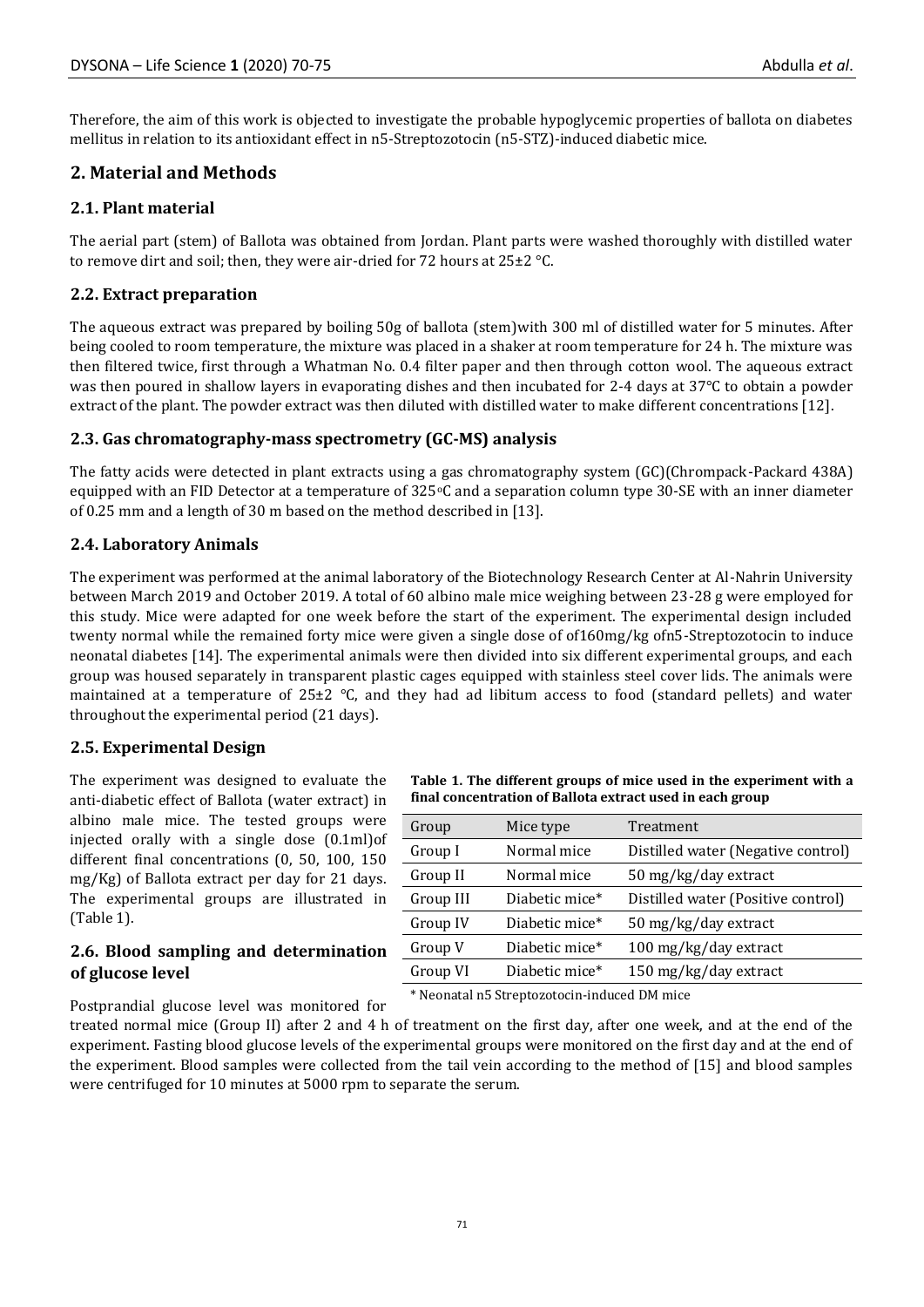#### **2.7. Measurement of glucose level**

The glucose level in serum was determined immediately using a colorimetric method. First, β-D glucose is oxidized into gluconic acid and hydrogen peroxide in the presence of glucose oxidase (GOD).  $H_2O_2$  reacts with phenol and 4amino antipyrine. The reaction forms a pink-colored quino amine dye complex. The glucose level is then estimated by measuring the absorbance of samples and standards against the blank (Distilled water) at 500 nm using a UV-VIS spectrophotometer (Unico –USA).

#### **2.8. Statistical analysis**

Data were analyzed with SAS Version 9.1 software using a one-way analysis of variance (ANOVA) with Tukey's HSD post hoc test at P<0.05. All data results were presented as mean values  $(\pm SD)$  [16].

### **3. Results and Discussion:**

The GC-MS analysis revealed that the aqueous hot extract of Ballota contained a different important type of saturated and unsaturated fatty acids. The highest concentration belonged to  $\alpha$ -Linolenic acid (Omega-3) followed by Palmitic acid with 57.05%and 27.28% respectively (Table 2). These results are in accordance with the results of [17].

| Fatty acid type | Name of fatty acid                 | The chemical formula of fatty acid |                   | $\%$  |
|-----------------|------------------------------------|------------------------------------|-------------------|-------|
| Saturated       | Myristic acid                      | $C_{14}H_{28}O_2$                  | C14:0             | 1.22  |
|                 | Palmitic acid                      | $C_{16}H_{32}O_2$                  | C16:0             | 27.28 |
| Unsaturated     | Linoleic acid (omega-6)            | $C_{18}H_{32}O_2$                  | C <sub>18:3</sub> | 3.15  |
|                 | Oleic acid (omega-9)               | $C_{18}H_{34}O_2$                  | C18:1             | 2.48  |
|                 | $\alpha$ -Linolenic acid (omega-3) | $C_{18}H_{32}O_2$                  | C18:2             | 57.05 |
|                 | Arachidonic acid                   | $C_{20}H_{32}O_2$                  | C20:4             | 2.56  |

**Table 2. fatty acids analysis of aquatic Ballota extract using GC/MS**

The effects of Ballota extract (50 mg/Kg/day) on plasma glucose levels of normal mice after 2 and 4 hours of its oral application were investigated. Results illustrated that postprandial glucose level in normal mice (Group II) was reduced significantly by the end of the experiment after 21 days of application (Fig 1).

Numerous reports had suggested different species of the genus *Ballota* as a safe and inexpensive food supplement for various reasons [18][19]. The results of the current study illustrated the anti-hyperglycemic activity of *B. saxatilis* aquatic extract in normal mice which renders it a promising dietary supplement for those with "pre-diabetic" state as lifestyle activities including diet play a major role in DM development and control

Fasting serum glucose (FSG) levels were compared between the six mice models on the first day, and no differences were noticed between the different models except for those between normal (Groups I and II) and n5-STZ diabetic mice (Groups III, IV, V, and VI). After the oral application of Ballota extract for 21 days, the corresponding FSG level was significantly reduced in normal mice group with 50 mg/kg extract. A significant decrease in FSG levels was observed under all *B. Saxatilis*  concentrations in n5-STZ diabetic mice (Group IV, Group V, and Group VI) by the end of the experiment when compared to control (Group III) (Fig. 2). The best treatment was 150 mg/Kg/day where the subjects FSG



#### Time after treatment

**Figure 1. The effect of Ballota extract on postprandial glucose level (Mean±SD) in normal mice (Group II)**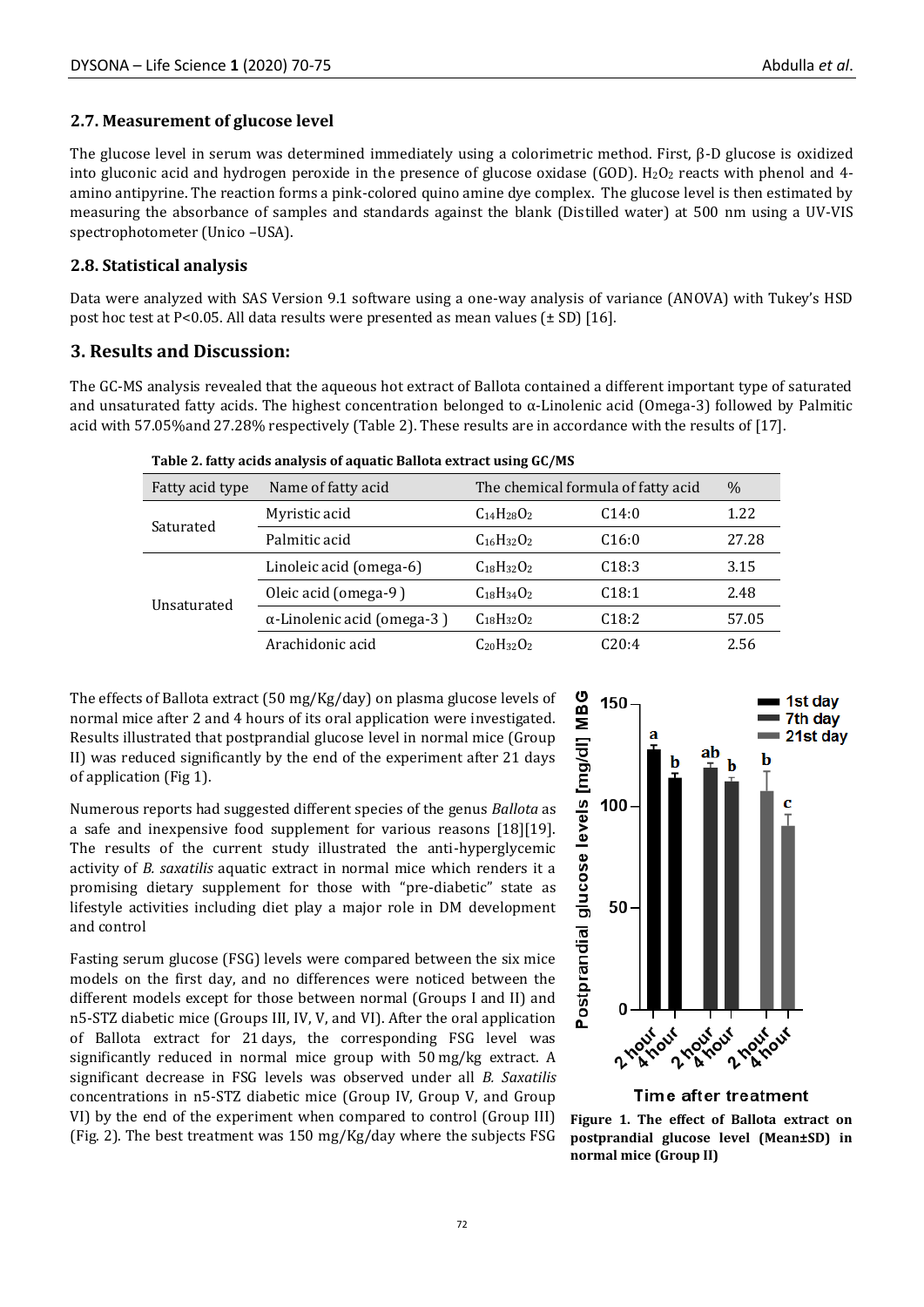levels reached normal levels, with no significant difference between Group VI and Negative control (Group I) by the end of the experiment (Fig. 2).

The biological activity of *B. saxatilis* extract might be attributed to its unsaturated fatty acids content especially omega-3whichis known to improve several metabolic abnormalities linked to free radicals induced lipid peroxidation leading to diabetes mellitus as well as insulinsensitizing effect leading to high production and secretion of adipocytokines as adiponectin and leptin. Additionally, omega-3 enhances fatty acid oxidation and reduces de novo lipogenesis which leads to a reduction in hepatic fat accumulation and preserves hepatic insulin sensitivity [20][21][22][23]. Another proposed theory to the antidiabetic effect of omega-3 is attributed to the secretion of glucagon-like peptide-1 which is mediated by GPR120 [24]. Many studies reported that long-chain monounsaturated fatty acid, as well as α-linolenic acid-containing diets, promote and stimulate GLP-1 secretion in murine rat and human L cells, and increase insulin circulating [25-29]. Additionally,[30]suggested foods of high n-3 PUFA content as a treatment strategy.

The aqueous extract of *Ballota saxatilis* appears to have promising antihyperglycemic effects in diabetes which might exceed the previous anti-diabetic activities in other *Ballota* genus members such as *B. nigra* [31][32] and *B. undulata* [33]. Therefore, the current study suggests *B. saxatilis* as a novel oral antihyperglycemic agent. Furthermore, extended studies are needed to investigate the cultivation of the plant in the Iraqi environment and to introduce its extracts to dietary programs.



**blood glucose level in normal and n5-STZ diabetic mice;**  The groups from left to right are the same groups mentioned in (Table 1) from Group I – VI.

### **References**

- 1. Rahimi-Madiseh M, Malekpour-Tehrani A, Bahmani M, Rafieian-Kopaei M. The research and development on the antioxidants in prevention of diabetic complications. Asian Pac. J. Trop. Med. 2016;9(9):825-31[. DOI](https://doi.org/10.1016/j.apjtm.2016.07.001)
- 2. Shaw JE, Sicree RA, Zimmet PZ. Global estimates of the prevalence of diabetes for 2010 and 2030. Diabetes Res. Clin. Pract. 2010;87(1):4-14. [DOI](https://doi.org/10.1016/j.diabres.2009.10.007)
- 3. Liu Q, Wang S, Cai L. Diabetic cardiomyopathy and its mechanisms: role of oxidative stress and damage. J Diabetes Invest. 2014;5(6):623-34[. DOI](https://doi.org/10.1111/jdi.12250)
- 4. Hariharan RS, Venkataraman S, Sunitha P, Rajalakshmi S, Samal KC, Routray BM, Jayakumar RV, Baiju K, Satyavati GV, Muthuswamy V, Gupta AK. Efficacy of vijayasar (*Pterocarpus marsupium*) in the treatment of newly diagnosed patients with type 2 diabetes mellitus: a flexible dose double-blind multicenter randomized controlled trial. Diabetol Croat. 2005;34(1):13-20.
- 5. Alhabib S, Aldraimly M, Alfarhan A. An evolving role of clinical pharmacists in managing diabetes: evidence from the literature. Saudi Pharm J. 2016;24(4):441-6[. DOI](https://doi.org/10.1016/j.jsps.2014.07.008)
- 6. MacIsaac RJ, Jerums G, Ekinci EI. Cardio-renal protection with empagliflozin. Ann. Transl. Med. 2016;4(20):409. [DOI](https://dx.doi.org/10.21037%2Fatm.2016.10.36)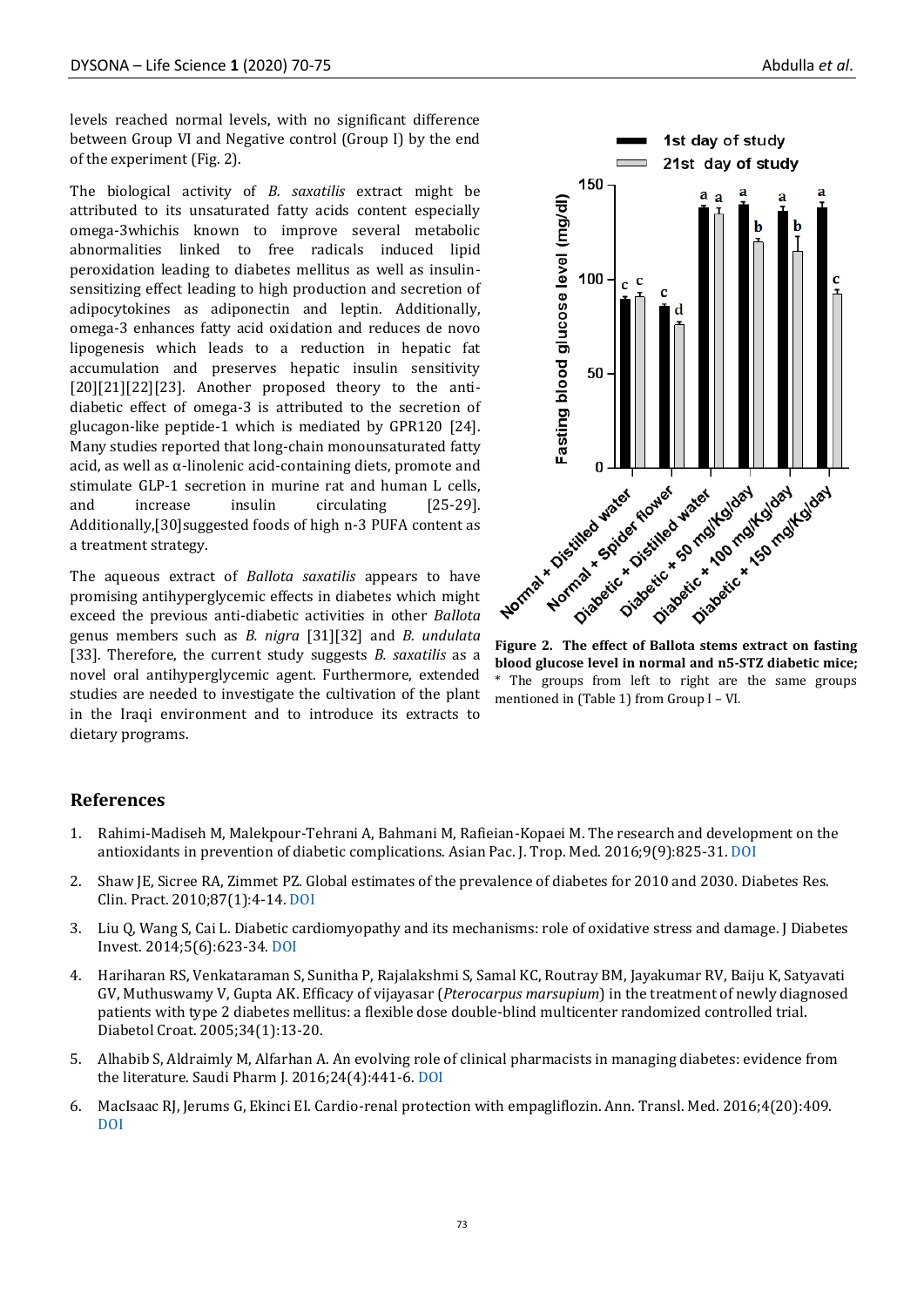- 7. Boulos L. Flora of Egypt; Azollaceae-Oxalidaceae, Vol 1. Cairo, Al-Hadara, 1999:170.
- 8. Shahwan MJ, Al-Qirim TM, Daradka H. Effects of *Ballota undulata* on blood biochemical parameters and insulin in albino rat. Asian Biomed. 2009;3:171-5.
- 9. Motaal AA, Ezzat SM, Haddad PS. Determination of bioactive markers in *Cleome droserifolia* using cell-based bioassays for antidiabetic activity and isolation of two novel active compounds. Phytomedicine. 2011;19(1):38-41. [DOI](https://doi.org/10.1016/j.phymed.2011.07.003)
- 10. YILMAZ BS, Ergene B, ÇİTOĞLU GS. Determination of Total *Ortho*-Dihydroxycinnamic Acid Derivatives and Flavonoid Contents of *Ballota* Species Growing in Turkey. Turk J Pharm Sci. 2015;12(1):67-74.
- 11. Najafian M, Ebrahim-Habibi A, Yaghmaei P, Parivar K, Larijani B. Core structure of flavonoids precursor as an antihyperglycemic and antihyperlipidemic agent: an *in vivo* study in rats. Acta. Biochim. Pol. 2010; 57(4):553-60. [DOI](https://doi.org/10.18388/abp.2010_2443)
- 12. Hameed SI, Al-Shahwany AW, Salih SJ. Evaluation of the Activity of Some Plants Extracts on Thyroid Gland Regulation in Female Albino Rats. Iraqi j. sci. 2020;61(2):254-65[. DOI](https://doi.org/10.24996/ijs.2020.61.2.3)
- 13. Tipirdamaz R, Guvenc A. Seed fatty acids composition of *Ballota cristata*. Chem. Nat. Compd. 2004;40(3):291-2. [DOI](https://doi.org/10.1023/B:CONC.0000039146.01339.53)
- 14. Wu KK, Huan Y. Streptozotocin‐induced diabetic models in mice and rats. Curr Protoc Pharmacol. 2008;40(1):5- 47[. DOI](https://doi.org/10.1002/0471141755.ph0547s40)
- 15. Helal EG, Khattab AM, Abou Aouf N, Abdallah IZ. Hypoglycemic and Antioxidant Effects of *Cleome Droserifolia* (Samwah) in Alloxan-Induced Diabetic Rats. Egypt. J. Hosp. Med. 2015;58(1):39-47. [DOI](https://doi.org/10.12816/0009359)
- 16. SAS.Statistical Analysis System, User's Guide.Statistical Version 9.1. SAS.Inst. Inc. Cary.N.C. USA. 2012.
- 17. Rigano D, Marrelli M, Formisano C, Menichini F, Senatore F, Bruno M, Conforti F. Phytochemical profile of three *Ballota* species essential oils and evaluation of the effects on human cancer cells. Nat. Prod. Res. 2017;31(4):436- 44[. DOI](https://doi.org/10.1080/14786419.2016.1185722)
- 18. Morteza-Semnani K, Ghanbarimasir Z. A review on traditional uses, phytochemistry and pharmacological activities of the genus *Ballota*. J. Ethnopharmacol. 2019;233:197-217[. DOI](https://doi.org/10.1016/j.jep.2018.12.001)
- 19. Seidel V, Bailleul F, Tillequin F. Terpenoids and phenolics in the genus *Ballota* L.(*Lamiaceae*). Recent Res. Devel. Phytochem. 1999;3:27-39.
- 20. Patel DK, Kumar R, Laloo D, Hemalatha S. Diabetes mellitus: an overview on its pharmacological aspects and reported medicinal plants having antidiabetic activity. Asian Pac J Trop Biomed. 2012;2(5):411-20[. DOI](https://doi.org/10.1016/S2221-1691(12)60067-7)
- 21. Tanaka N, Zhang X, Sugiyama E, Kono H, Horiuchi A, Nakajima T, Kanbe H, Tanaka E, Gonzalez FJ, Aoyama T. Eicosapentaenoic acid improves hepatic steatosis independent of PPARα activation through inhibition of SREBP-1 maturation in mice. Biochem pharmacol. 2010;80(10):1601-12. [DOI](https://doi.org/10.1016/j.bcp.2010.07.031)
- 22. Neschen S, Morino K, Dong J, Wang-Fischer Y, Cline GW, Romanelli AJ, Rossbacher JC, Moore IK, Regittnig W, Munoz DS, Kim JH. n-3 Fatty acids preserve insulin sensitivity in vivo in a peroxisome proliferator–activated receptor-α–dependent manner. Diabetes. 2007;56(4):1034-41[. DOI](https://doi.org/10.2337/db06-1206)
- 23. Sato A, Kawano H, Notsu T, Ohta M, Nakakuki M, Mizuguchi K, Itoh M, Suganami T, Ogawa Y. Antiobesity effect of eicosapentaenoic acid in high-fat/high-sucrose diet–induced obesity: importance of hepatic lipogenesis. Diabetes. 2010;59(10):2495-504. [DOI](https://doi.org/10.2337/db09-1554)
- 24. Jump DB. Fatty acid regulation of hepatic lipid metabolism. Curr. Opin. Clin. Nutr. Metab. 201[1 DOI](https://dx.doi.org/10.1097%2FMCO.0b013e328342991c)
- 25. Lim GE, Brubaker PL. Glucagon-like peptide 1 secretion by the L-cell: the view from within. Diabetes. 2006;55(Supplement 2):S70-7[. DOI](https://doi.org/10.2337/db06-S020)